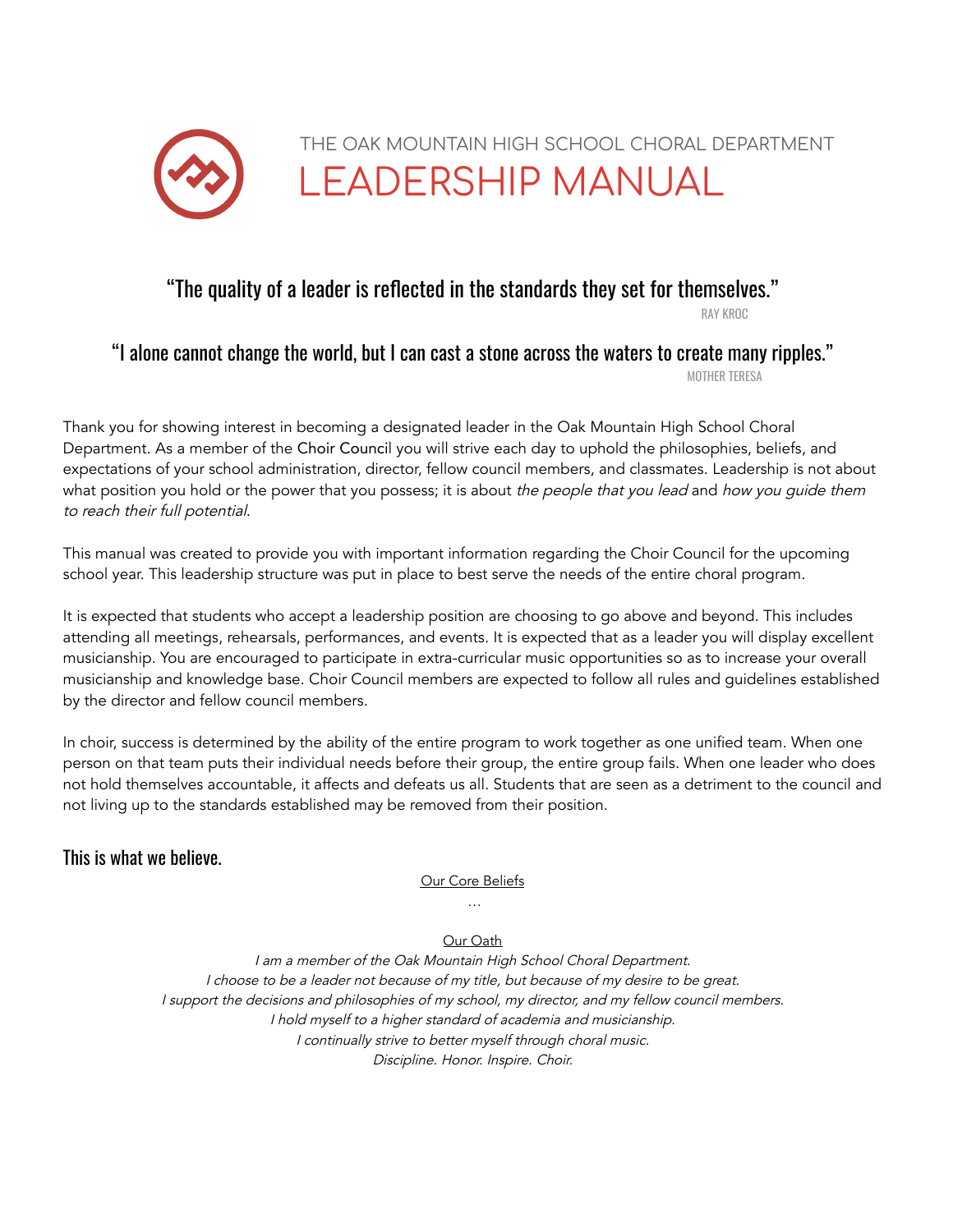#### **Our Mission**

#### ...

#### **Our Motto**

Together we achieve that which no one can achieve alone. Coming together, sharing together, singing together, succeeding together.

#### Leadership begins with me.

Ask yourself the following questions:

- Why should I be a leader?
- What do I believe are qualities of a great leader?
- How would I want to lead?
- What qualities do I have that would make me an effective leader?

#### Leadership Application

Required for 2020/2021 Council Members

#### Other Information

Council Meetings: Oak Mountain High School Choir Room, first Wednesday of each month from 7:00-7:30am. Academic Requirements: Must maintain a 3.0 GPA and have no course grades lower than a C. Behavioral Requirements: No suspensions or disciplinary actions for any reason. Meeting Attendance Requirement: All Meetings are required.

Your candidacy will be based on the following:

- 1. Past Performance
- 2. Quality of your Application (beginning 2019/2020)
- 3. Future Leadership Potential
- 4. Best fit for the program and the leadership council.

### Important Dates

Leadership Workshop: TBD Welcome Back Meeting and Room Set-up: TBD Monthly Council Meetings (required): First Wednesday of each month from 7:00-7:30am.

### Student Leadership Roles

All students appointed to leadership roles must:

- Attend every Choir Council meeting (or send a representative in case of a prior commitment/emergency).
- Demonstrate a high level of character, integrity, kindness, and musicianship.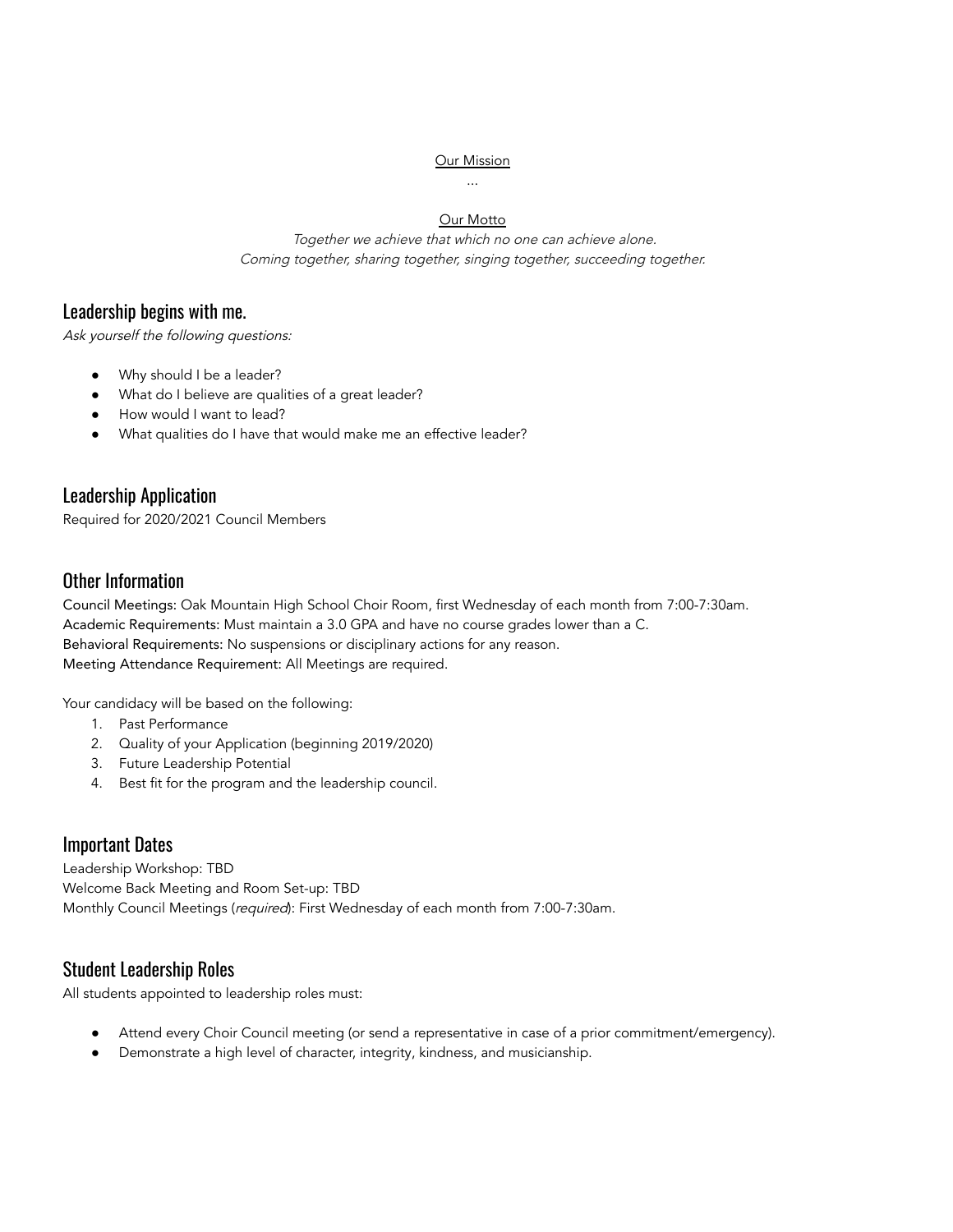### Choir President

This student will organize and run all leadership meetings with the assistance of the director. The Choir President is the choir liaison to the Shelby County School Board, OMHS Administration, and Student Government Association. This student must demonstrate the highest level of character, integrity, kindness and musicianship. This person's primary functions are: (1) the initiator of broad programs of action to cope with the choir's main problems. (2) Responsible for enforcing all choir's standards (motto, oath, mission) and holding each member of council to their individual responsibilities. (3) Serving as the Liaison between students and director. (4) Must have a minimum 3.0 unweighted GPA.

### Class Representative

A delegate from each choir that represents the choir in all leadership decisions. This person should be comfortable speaking in front of the class, and all section leaders report to this person. Responsibilities include: (1) assist with the implementation of the president's programs. (2) Develop ways of building teamwork and pride amongst the classes. (3) Liaison between class and Choir President. (4) Communicate standards and information to responsible grade level.

### Section Leader/Dance Captain

This student must demonstrate excellent leadership skills, be able to sing and/or play their parts (on the piano) confidently for their colleagues, and be highly skilled in both written and vocal musicianship. Dance Captains must know all dances and set the standard for the groups in performance ability. (1) must be able to sing and/or play their part on the piano or knows the dances for all dances by counts for members of their section during sectionals. (2) Runs sectionals (during class, as well as after school), and does various administrative tasks within the class period/performances. (3) Responsible for overseeing their section and their respected progress. This includes maintaining discipline and pride within their section. (4) Ensures that their sections' areas are clean and organized. (5) Keeps an up to date binder with names, contact information, class schedule, individual learning plan, and transportation information on every member of their section. (6) Must have the ability to stay after school a minimum of once per month for tutoring or sectionals that they schedule. Reports to Choir Class representative or Director.

### Choir Manager

An administrative position, whose sole objective is to allow the director to teach as much as possible. This person will be asked to organize and ensure that all aspects of the performances run smoothly. This includes, signs, room acquisition, and stage set-up and teardown. Students should be highly organized and good at planning. Responsibilities include: (1) ensuring all officers who report to them are fulfilling their roles. (2) Help plan and organize different events. (4) Ensures deadlines are being met. Other includes (1) Responsible for maintaining cleanliness of all chorus facilities. (2) Leads in the setup and breakdown of all rehearsals and performances. (3) Must be able to arrive early and stay after for setup and teardown. (4) Ensures crew members are fulfilling their roles. All positions except Section Leaders, Class Representative, and Choir President report to the Choir Manager. This student must demonstrate a high level of character, integrity, kindness, and patience. Must attend the first leadership meeting of each month (see chorus calendar).

### Historian(s)

(1) Keeps an up-to-date scrapbook of all chorus events, including pictures, and other information. (2) Responsible for creating advertisements for Choir Events -- school TVs and posters/banners in hallways. (3) Responsible for planning an assisting with the banquet slideshow. This includes collecting pictures and videos. Must attend the first leadership meeting of each month (see chorus calendar).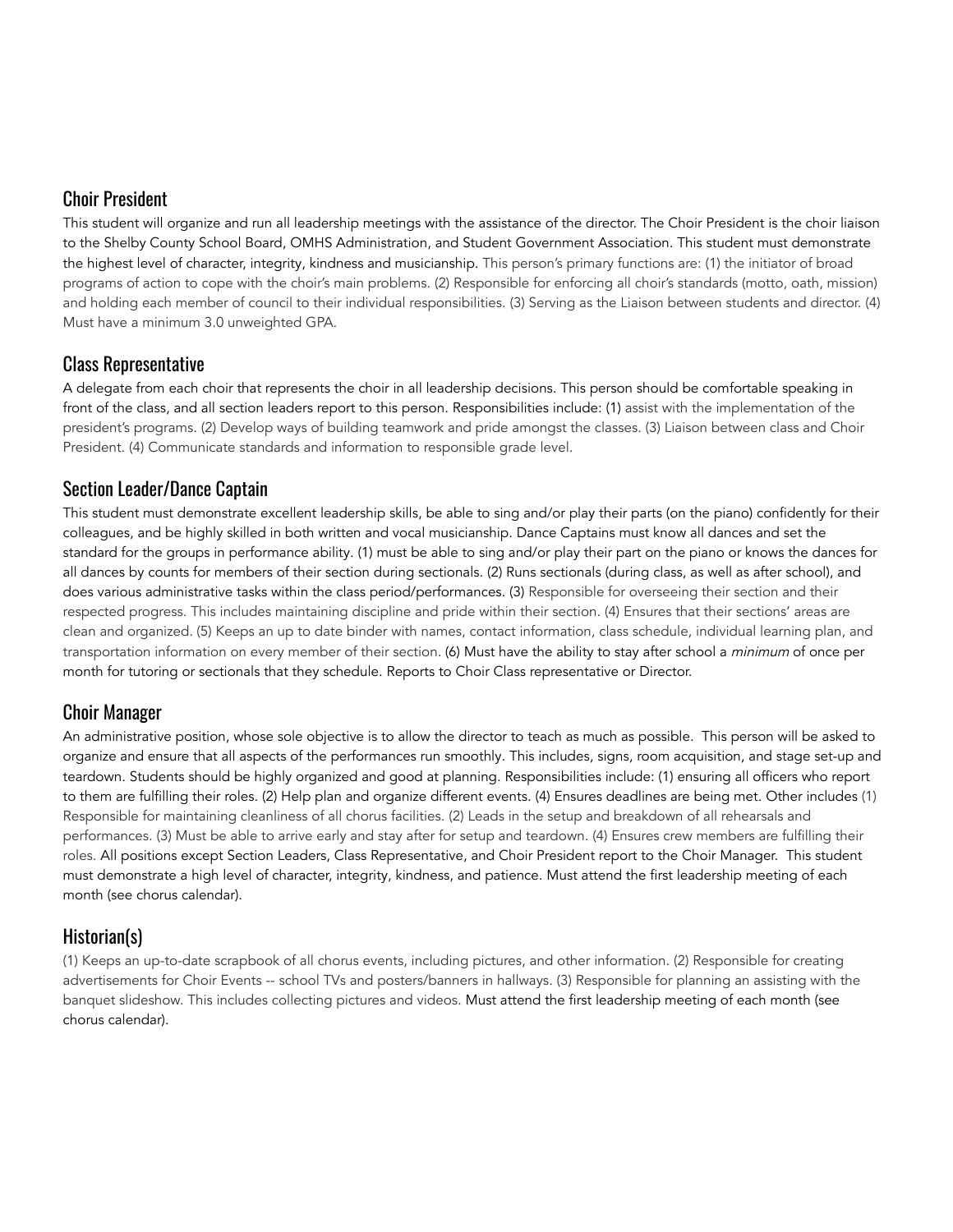

|                                                                                                                                                                                                                                 | Grade: Voice Part:                                                                                                                                                                                                             |
|---------------------------------------------------------------------------------------------------------------------------------------------------------------------------------------------------------------------------------|--------------------------------------------------------------------------------------------------------------------------------------------------------------------------------------------------------------------------------|
| Years in choir at OMHS: _______________________Years of Leadership Experience: _____________________                                                                                                                            | GPA: the contract of the contract of the contract of the contract of the contract of the contract of the contract of the contract of the contract of the contract of the contract of the contract of the contract of the contr |
| Check the Choirs that you will might be participating next year:<br>o Concert Choir<br>o OM Muses                                                                                                                               |                                                                                                                                                                                                                                |
| o OM Singers<br>o Tech Crew                                                                                                                                                                                                     |                                                                                                                                                                                                                                |
| Please check a max of 2 leadership positions that you would like to be considered for:<br>o Choir President<br>o Class Representative<br>o Section Leader/Dance Captains<br>o Choir Manager<br>o Library Manager<br>o Historian |                                                                                                                                                                                                                                |

Please complete the following steps as part of the application.

- o Provide a Resume. Make sure to provide your past leadership roles. (MUST BE TYPED)
- o Complete the Letter of Intent
- o Plan a service project for the choral program

## Service Project

In order to be considered to be a member of the leadership council for the 2020/2021 school year, each student must plan one service project that could be implemented during the school year. This project is up to your individual discretion. You may choose something that you think needs to be done, or you may ask the director for suggestions. This project should show that you are able to think creatively and are willing to go above and beyond for the choral program. Please describe your service project below:

## Leadership Contract

I understand that if chosen, I will be held to a higher standard of behavior, performance, and work ethic than my peers. I agree to be willing to make that sacrifice and commitment so that the choir as a whole may succeed. I understand and agree to the requirements as outlined in the Leadership Manual and as stated in the Leadership Application. If I am unable to fulfill my commitment with either my behavior or actions, I understand that the consequences will to be placed on probation, and possibly removed from my responsibility.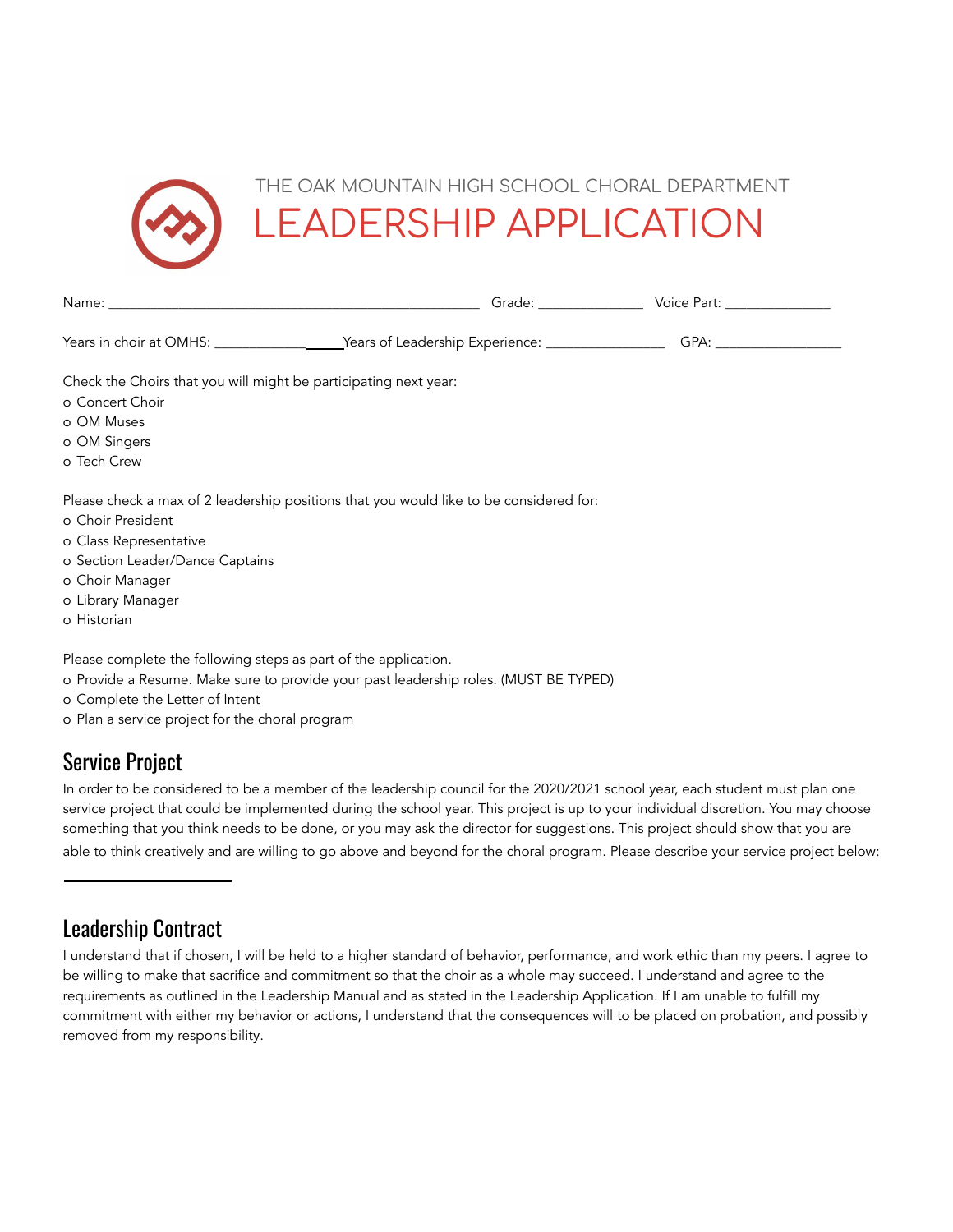We agree to hold the above student to the standard that they are committed to, support them in this endeavor, and will encourage them and challenge them as needed.

Student Name (PRINT)

\_\_\_\_\_\_\_\_\_\_\_\_\_\_\_\_\_\_\_\_\_\_\_\_\_\_\_\_\_\_\_\_\_\_\_\_

\_\_\_\_\_\_\_\_\_\_\_\_\_\_\_\_\_\_\_\_\_\_\_\_\_\_\_\_\_\_\_\_\_\_\_\_\_

\_\_\_\_\_\_\_\_\_\_\_\_\_\_\_\_\_\_\_\_\_\_\_\_\_\_\_\_\_\_\_\_\_\_\_\_

\_\_\_\_\_\_\_\_\_\_\_\_\_\_\_\_\_\_\_\_\_\_\_\_\_\_\_\_\_\_\_\_\_\_\_\_

Parent Name (PRINT)

Student Signature/Date

Parent Signature/Date

# Letter of Intent

In the space provided, please tell which leadership position(s) you would like to be considered for, and why you think you are the right person to fill the position(s).

1. Briefly discuss your three strongest personal attributes that will contribute to your success as a leader in our choir.

\_\_\_\_\_\_\_\_\_\_\_\_\_\_\_\_\_\_\_\_\_\_\_\_\_\_\_\_\_\_\_\_\_\_\_\_\_\_\_\_\_\_\_\_\_\_\_\_\_\_\_\_\_\_\_\_\_\_\_\_\_\_\_\_\_\_\_\_\_\_\_\_\_\_\_\_\_\_\_\_ \_\_\_\_\_\_\_\_\_\_\_\_\_\_\_\_\_\_\_\_\_\_\_\_\_\_\_\_\_\_\_\_\_\_\_\_\_\_\_\_\_\_\_\_\_\_\_\_\_\_\_\_\_\_\_\_\_\_\_\_\_\_\_\_\_\_\_\_\_\_\_\_\_\_\_\_\_\_\_\_ \_\_\_\_\_\_\_\_\_\_\_\_\_\_\_\_\_\_\_\_\_\_\_\_\_\_\_\_\_\_\_\_\_\_\_\_\_\_\_\_\_\_\_\_\_\_\_\_\_\_\_\_\_\_\_\_\_\_\_\_\_\_\_\_\_\_\_\_\_\_\_\_\_\_\_\_\_\_\_\_ \_\_\_\_\_\_\_\_\_\_\_\_\_\_\_\_\_\_\_\_\_\_\_\_\_\_\_\_\_\_\_\_\_\_\_\_\_\_\_\_\_\_\_\_\_\_\_\_\_\_\_\_\_\_\_\_\_\_\_\_\_\_\_\_\_\_\_\_\_\_\_\_\_\_\_\_\_\_\_\_ \_\_\_\_\_\_\_\_\_\_\_\_\_\_\_\_\_\_\_\_\_\_\_\_\_\_\_\_\_\_\_\_\_\_\_\_\_\_\_\_\_\_\_\_\_\_\_\_\_\_\_\_\_\_\_\_\_\_\_\_\_\_\_\_\_\_\_\_\_\_\_\_\_\_\_\_\_\_\_\_ \_\_\_\_\_\_\_\_\_\_\_\_\_\_\_\_\_\_\_\_\_\_\_\_\_\_\_\_\_\_\_\_\_\_\_\_\_\_\_\_\_\_\_\_\_\_\_\_\_\_\_\_\_\_\_\_\_\_\_\_\_\_\_\_\_\_\_\_\_\_\_\_\_\_\_\_\_\_\_\_ \_\_\_\_\_\_\_\_\_\_\_\_\_\_\_\_\_\_\_\_\_\_\_\_\_\_\_\_\_\_\_\_\_\_\_\_\_\_\_\_\_\_\_\_\_\_\_\_\_\_\_\_\_\_\_\_\_\_\_\_\_\_\_\_\_\_\_\_\_\_\_\_\_\_\_\_\_\_\_\_ \_\_\_\_\_\_\_\_\_\_\_\_\_\_\_\_\_\_\_\_\_\_\_\_\_\_\_\_\_\_\_\_\_\_\_\_\_\_\_\_\_\_\_\_\_\_\_\_\_\_\_\_\_\_\_\_\_\_\_\_\_\_\_\_\_\_\_\_\_\_\_\_\_\_\_\_\_\_\_\_ \_\_\_\_\_\_\_\_\_\_\_\_\_\_\_\_\_\_\_\_\_\_\_\_\_\_\_\_\_\_\_\_\_\_\_\_\_\_\_\_\_\_\_\_\_\_\_\_\_\_\_\_\_\_\_\_\_\_\_\_\_\_\_\_\_\_\_\_\_\_\_\_\_\_\_\_\_\_\_\_ \_\_\_\_\_\_\_\_\_\_\_\_\_\_\_\_\_\_\_\_\_\_\_\_\_\_\_\_\_\_\_\_\_\_\_\_\_\_\_\_\_\_\_\_\_\_\_\_\_\_\_\_\_\_\_\_\_\_\_\_\_\_\_\_\_\_\_\_\_\_\_\_\_\_\_\_\_\_\_\_ \_\_\_\_\_\_\_\_\_\_\_\_\_\_\_\_\_\_\_\_\_\_\_\_\_\_\_\_\_\_\_\_\_\_\_\_\_\_\_\_\_\_\_\_\_\_\_\_\_\_\_\_\_\_\_\_\_\_\_\_\_\_\_\_\_\_\_\_\_\_\_\_\_\_\_\_\_\_\_\_ \_\_\_\_\_\_\_\_\_\_\_\_\_\_\_\_\_\_\_\_\_\_\_\_\_\_\_\_\_\_\_\_\_\_\_\_\_\_\_\_\_\_\_\_\_\_\_\_\_\_\_\_\_\_\_\_\_\_\_\_\_\_\_\_\_\_\_\_\_\_\_\_\_\_\_\_\_\_\_\_ \_\_\_\_\_\_\_\_\_\_\_\_\_\_\_\_\_\_\_\_\_\_\_\_\_\_\_\_\_\_\_\_\_\_\_\_\_\_\_\_\_\_\_\_\_\_\_\_\_\_\_\_\_\_\_\_\_\_\_\_\_\_\_\_\_\_\_\_\_\_\_\_\_\_\_\_\_\_\_\_ \_\_\_\_\_\_\_\_\_\_\_\_\_\_\_\_\_\_\_\_\_\_\_\_\_\_\_\_\_\_\_\_\_\_\_\_\_\_\_\_\_\_\_\_\_\_\_\_\_\_\_\_\_\_\_\_\_\_\_\_\_\_\_\_\_\_\_\_\_\_\_\_\_\_\_\_\_\_\_\_

- 2. Discuss your greatest weakness, and how you plan on improving in this area.
- 3. Describe one plan you would implement as a leader to better the choir program as a whole.